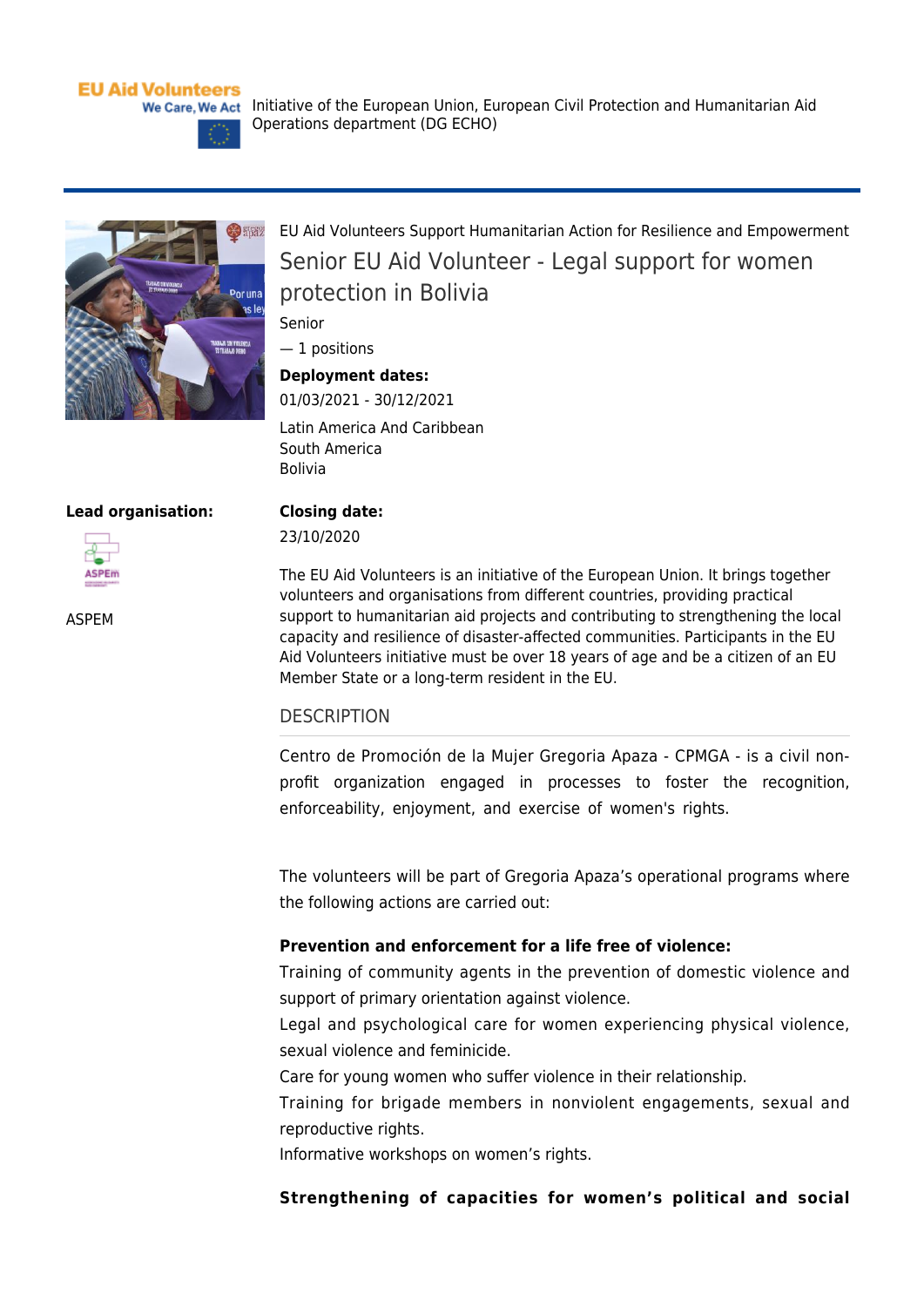### **participation:**

Training school in politics and leadership for women and youth. Counselling to the management and political participation of women at a regional and municipal level.

Strengthening of the participation of women in social organizations.

Strengthening of the organizations for the scheduling of gender issues and the exercise of control and social surveillance .

Social control observation in the municipality of El Alto.

## **Strengthening of productive and labor capacities of women:**

Comprehensive technical training for job placement and generation of self entrepreneurship.

Legal labor counselling for working women. Comprehensive business counselling for women producers. Support for participation in spaces of commercialization of handcrafts. Child Care Center for children of women who assist our services.

### **Radio Pachamama:**

Diffusion of an alternative communication which informs, shapes, disagrees, and transforms seeking for an equal society.

Production of microprograms, spots and radio soap operas.

Pachamama Radio's broadcast over the Internet to reach the country and the world from El Alto.

The volunteer will be integrated in the legal support activities in defense of women victims of violence.

# **Operational details & security context:**

CPMGA is located in the municipality of El Alto, in the fourth section of the Murillo Province of the department of La Paz / Bolivia. El Alto is divided into 14 municipal districts. Ten of them are urban (districts 1 to 8, 12 and 14) and four are rural (9, 10, 11, 13) and have a total population of 848,452 inhabitants of which 439,468 are women, corresponding to 52% of the population.

El Alto is considered one of the municipalities with high risks of insecurity, when registering assaults, the existence of youth gangs, disappearances, rapes, murders, domestic violence, lack of road safety, lack of public lighting, unsafe public transport with traffic, lack of police security in the districts, permanent neighborhood and social mobilizations, climate change, insufficient location information of zones, streets and numbering.

Being a body that guarantees rights, CPMGA prioritizes institutional security management in the framework of its policies in order to protect its maximum capital, which is human lives (personnel, volunteers, interns and consultants). CPMGA is aware that the volunteers carry out activities in different environments and, therefore, it is essential that they are familiar with the security conditions of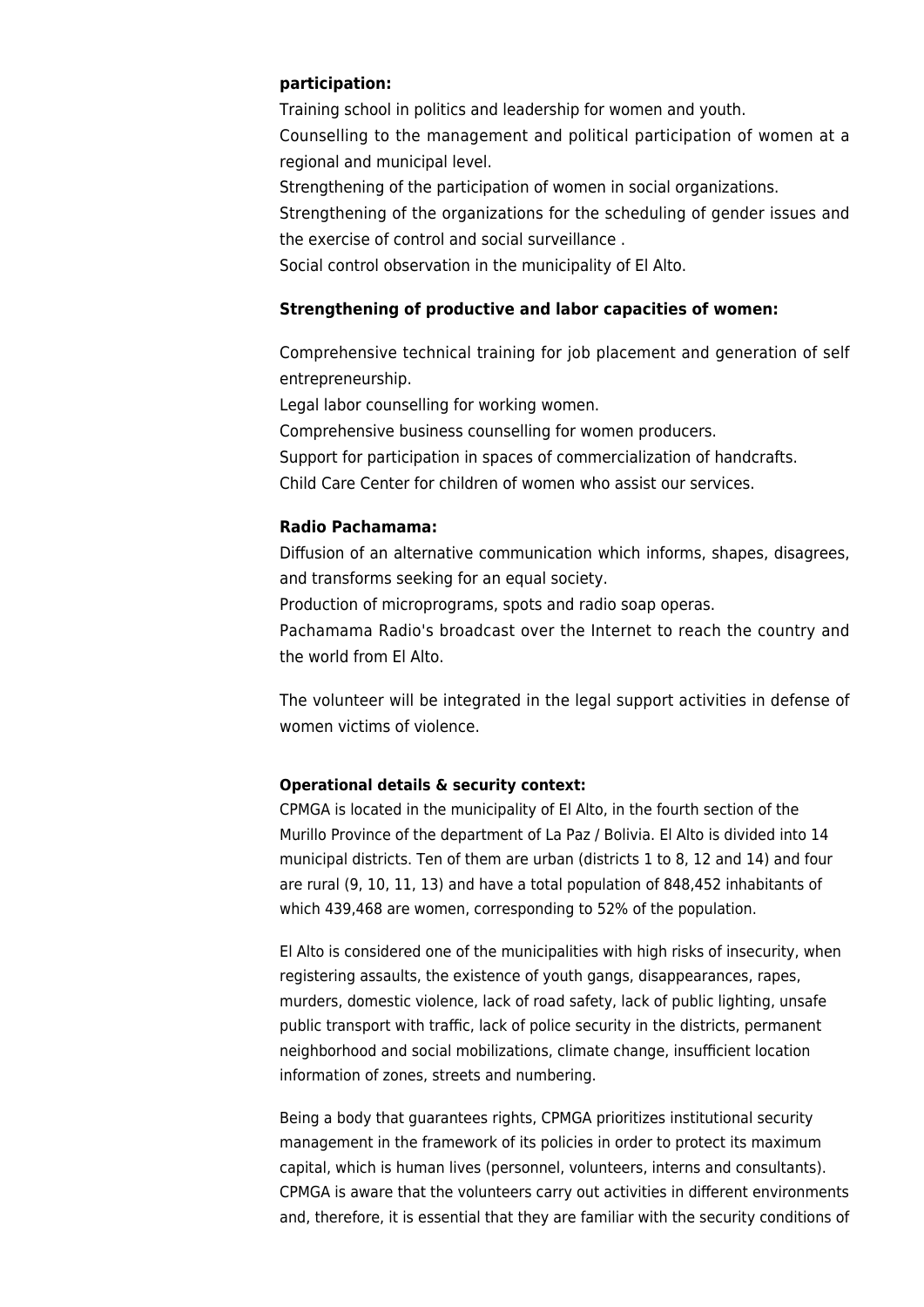the place to stay safe and minimize any risks, so that this will increase their ability to provide humanitarian assistance at all times.

CPMGA safety management plan for the treatment of volunteers considers risk awareness, prevention, reduction, response preparation and recovery strategies in risk situations, whose objective is to inform volunteer personnel of the specific rules and procedures and personal safety outside of labor actions. In other words, this plan addresses the usual situations that volunteers usually face during their work, for example, road accidents, violence in the public sphere (mobilizations), common crimes (thefts and robberies), as well as health problems for which the measures to be taken before, during and after a disaster are described.

To ensure safety, volunteers will be accommodated in La Paz.

The COVID-19 pandemic has affected all countries in the world, including Bolivia. According to Bolivia's Ministry of Health daily report, at the time of writing (20/09/2020) the total number of positive cases is 130,676; the recovered cases 89,617 and the deaths 7,617. De daily increas of positive cases is 206.

The departments of Santa Cruz, La Paz and Cochabamba are those reporting the highest number of positive cases. However La Paz is the city with the best medical response, as the departmernt has 3 hospitals of 3rd level, 10 hospitals of 2nd level, which are treating cases of COVID-19, as well as 10 private clinics that are performing this care.

### TASKS

#### Legal support

Orientation and attention on cases of violence against women in CPMGA offices and / or in a virtual way.

Monitoring of cases in complaint instances.

Support to the investigation for the litigation of cases.

Systematization of the attended cases and monthly informative notes about cases care.

Preparation of minutes, memorials and documents related to the legal processes.

Participation in meetings in coordination with violence care networks. Logistical support in training processes for personnel on the 'care route' and

violence prevention.

Organization of meetings and events related to the advancement of policy in favor of women.

Preparation of life stories based on the attended cases.

Accompaniment to the development of the radio program of the community promoters.

Accompaniment and follow-up to the care of cases of community promoters. Support to administrative processes related to the program.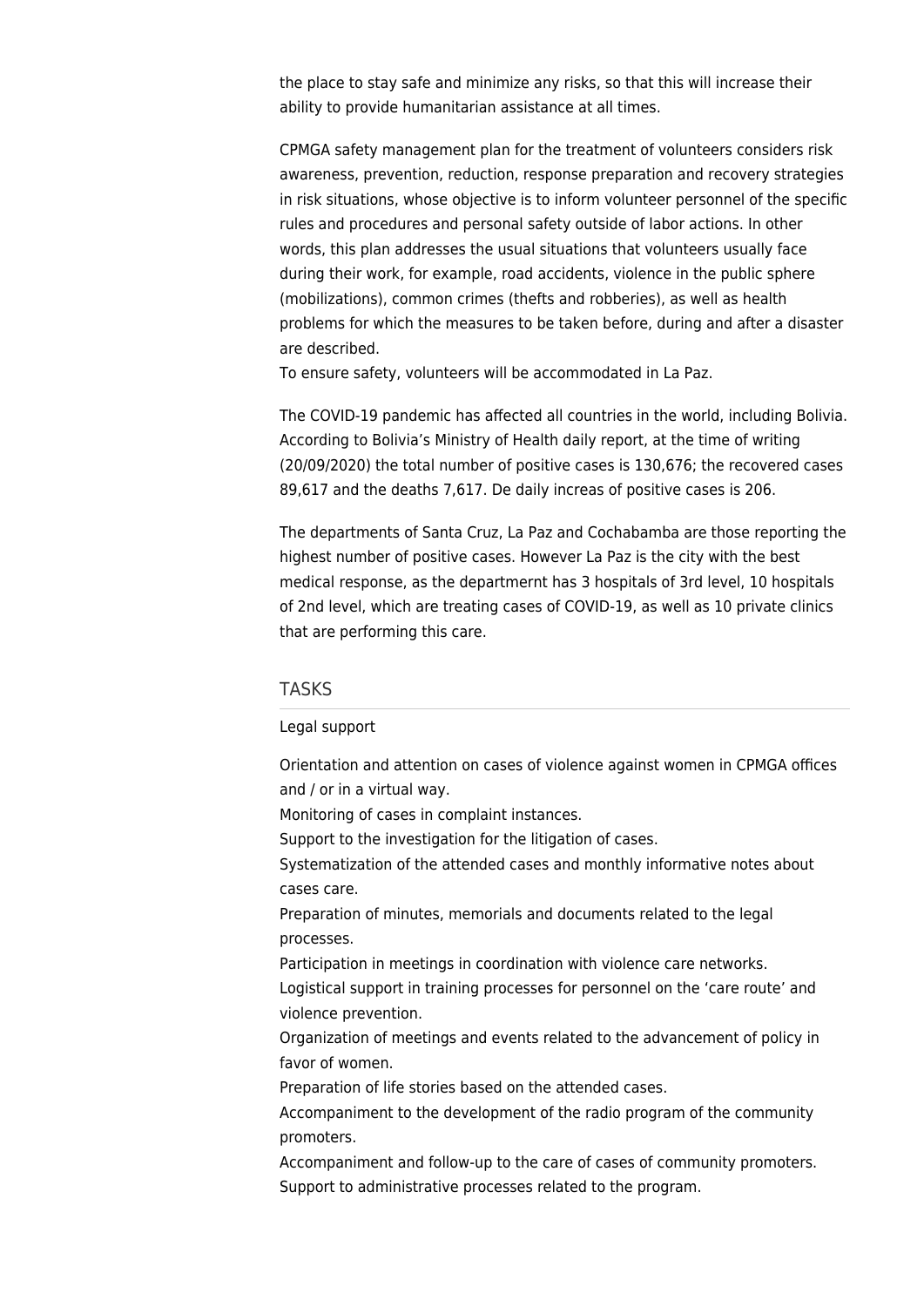### **Apprenticeship:**

N/A

# **Required competences: Technical skills:**

- Care of the cases.
- Containment during the crisis.
- Spanish language proficiency: spoken and written.
- Skills for the systematization of processes.
- Knowledge of the international legislation.
- Management of the gender approach, rights and interculturaly.

# **Interpersonal skills:**

- Listening ability.
- Good interaction with the population.
- Commitment and responsibility with diverse populations.
- Tolerance capacity.
- Proactive.
- Teamwork capacity: solidarity, respect, reciprocity, etc.
- Resilience capacity to change.

# SELECTION CRITERIA

# **Applications are made directly within the sending organisation, please check out the [how to apply](https://webgate.ec.europa.eu/echo/eu-aid-volunteers_en/how-apply_en) section.**

# **Eligibility and exception criteria:**

The candidate for EU Aid Volunteers must be a citizen of the EU or a third country national who is a long-term resident in an EU Member State, and must have a minimum age of 18 years.

No candidate will be discriminated according to his or her race, religion, gender or financial status during the selection.

# **Minimum Requirements:**

-Degree in law;

- -Previous working experience in a related field;
- -Specialization or experience in human rights;
- -Fluent in Spanish (both written and spoken);
- -Good knowledge of English;
- -Social sensitivity and empathy;
- -Capacity to cope with altitude (the city of El Alto is more than 4,000 meters above sea level).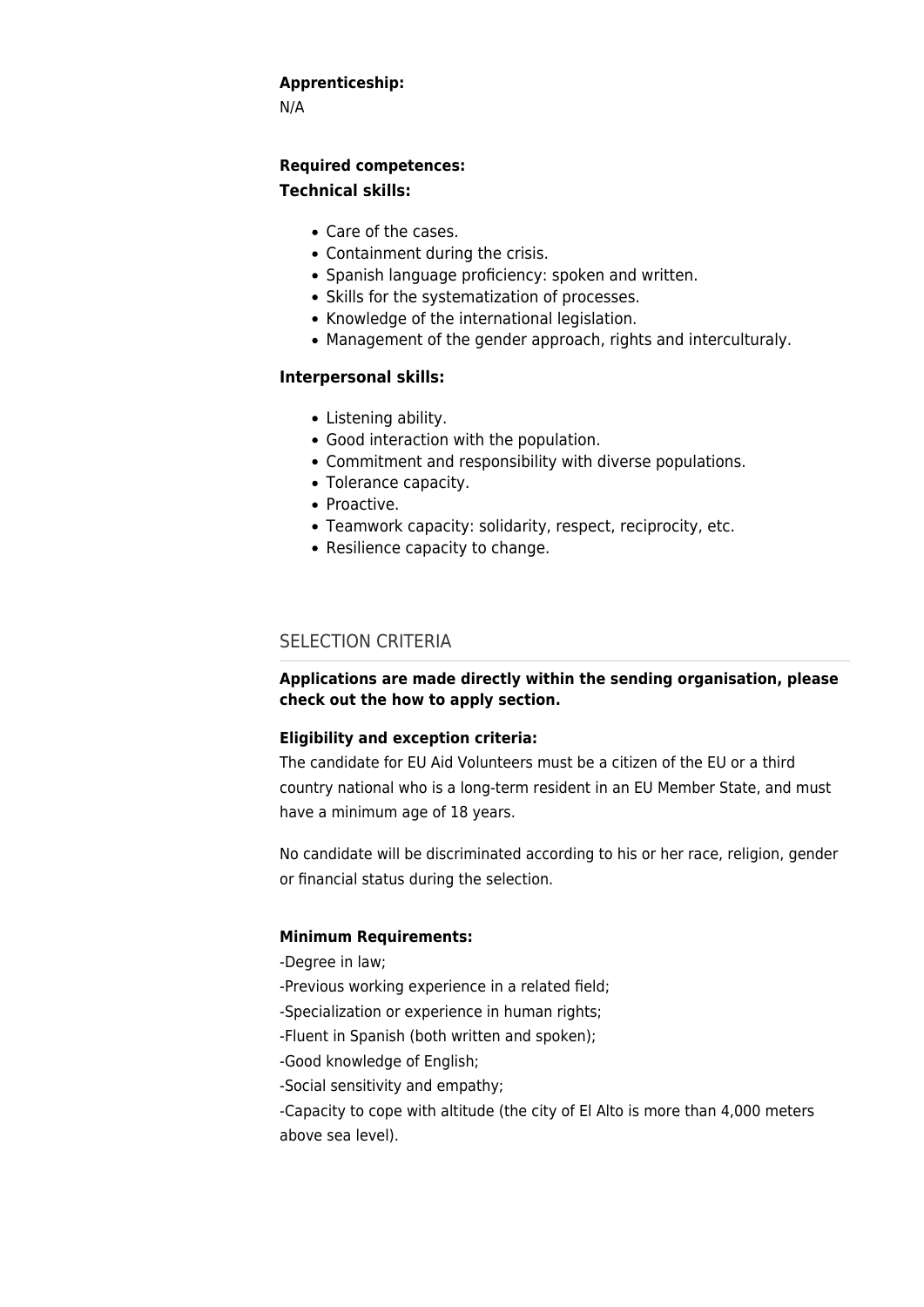# CONDITION OF SERVICE

#### **Learning Opportunities:**

Interaction with women in situation of violence. Strengthening in the gender approach and rights addressing of cases by considering interculturality. Knowledge about depatriarcalization and decolonization. Knowledge of Bolivian national legislation. Political impact from the application of national regulations in favor of women's rights. Interaction with civil society networks that promote the right to a life free of violence. Knowledge of the route of care against violence in Bolivia. Developing the capacity to promote the empowerment of women through informative workshops.

#### **Working and Living Conditions:**

Working hours at CPMGA are from 9:00 a.m. to 5:00 p.m., exceptionally weekend work or activities outside the established hours are carried out, specifically in the training of public servants, community promoters and brigade members, public events. This situation is notified in advance so the volunteer can organize their time and the safety of their transfer will be arranged. CPMGA will provide volunteers with the resources needed for their work (desk and the necessary equipment).

The volunteer will also participate in all institutional activities that promote the strengthening of technical teams.

CPMGA has an adequate dining room and kitchen so that the volunteers can take their snack and share with the technical team.

Due to the COVID 19 health crisis, the teleworking modality has been implemented and the necessary biosecurity materials are provided as well as an action protocol for face-to-face office work.

The volunteer will live in Sopocachi residential area, where secure accommodation will be provided. Rent, basic furniture and services (water, electricity, gas and internet) will be covered by the project.

The programme covers the following costs:

- Pre-departure training with the European Commission: transport, food and accommodation

- Pre-departure training with the sending organisation: transport, food and accommodation

- International return travel to the deployment country
- Local transport between project sites
- Insurance during the duration of the project
- Accommodation.
- Vaccines and medical check-ups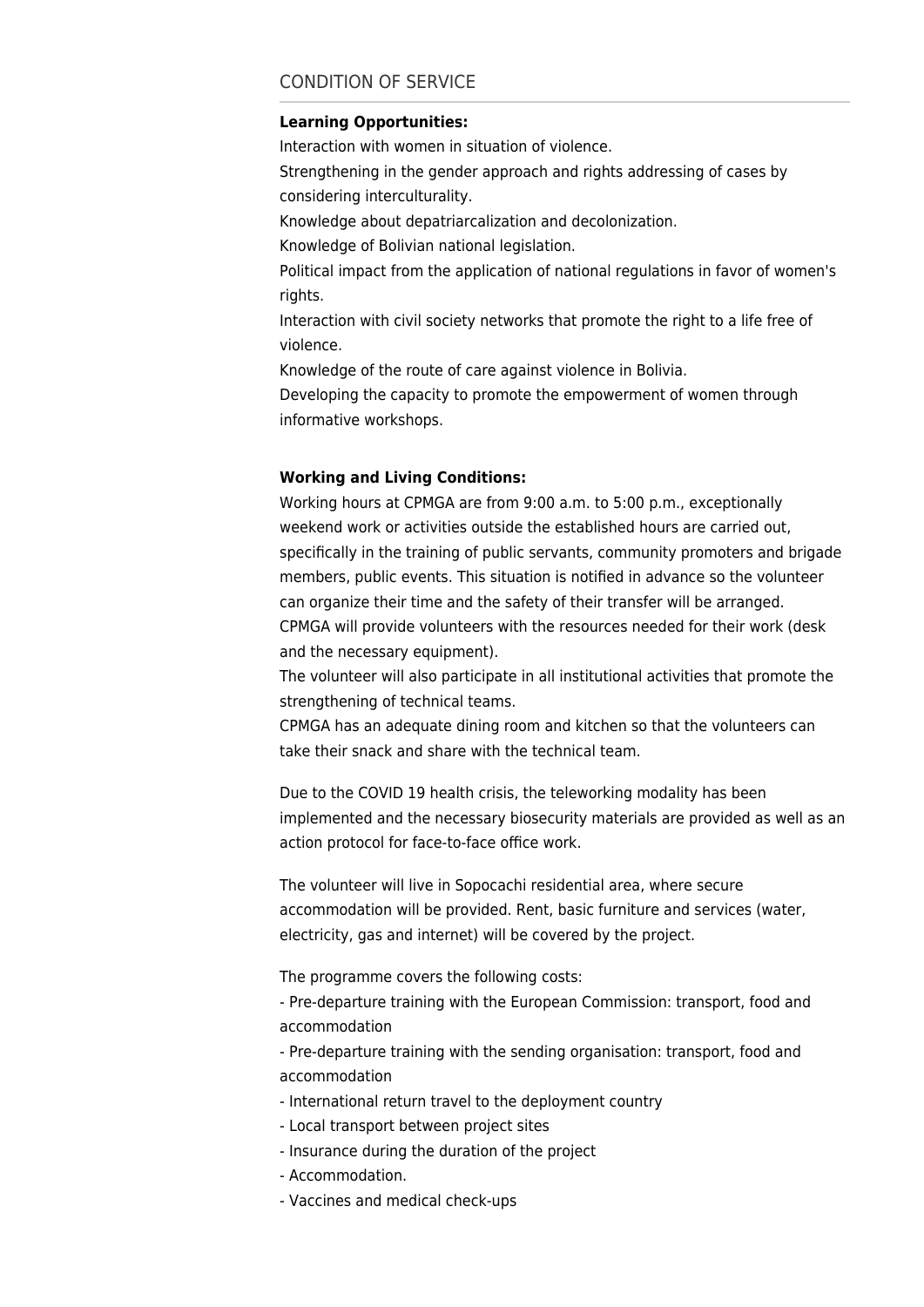- Visa

- Monthly allowance: 457,36 euros

- Reintegration allowance: 100 euros per months of service to be paid upon return

Meals and personal transportation are the responsibility of the volunteer.

All residential sessions will be conducted respecting the current norms to prevent the spread of COVID 19 (phisical distancing, use of face masks, hygiene measures, etc). Measures will be updated regularly and volunteers will be informed before the training about specific restrictions.

# SELECTION PROCESS

#### **Shortlisting and Interviews:**

Candidates shall send the following documents to [volontari@aspem.org](mailto:volontari@aspem.org) by October 23, 2020:

- application form in Spanish

- self-assessment questionnaire in Spanish
- CV Europass with photo in Spanish

Shortlisting and interviews will be carried out between October and November 2020.

#### **Interview Process:**

Only shortlisted candidates will be notified and invited for an on-line interview. Interviews will be held in Spanish with representatives from the sending and hosting organisations.

Suitable candidates will be proposed for the preliminary EU Aid Volunteers training (online and in-presence sessions, which are part of the selection process).

Please note that multiple candidates are preselected for a single position and proposed for the EU Aid Volunteers training. This is to ensure that, for each position, substitute volunteers may be chosen to replace the candidate in case he or she resigns or is no longer available. The final selection takes places after all preselected candidates complete the training.

#### **Expected date decision on outcome:**

15/12/2020

### TIMETABLE

#### **Date of training:**

November-December 2020 (TbC due to COVID 19 restrictions. Please note that there may be limited availability of training in Spanish and volunteer may need to attend English sessions. Knowledge of English is therefore recommended)

#### **Apprenticeship Placement:**

N/A